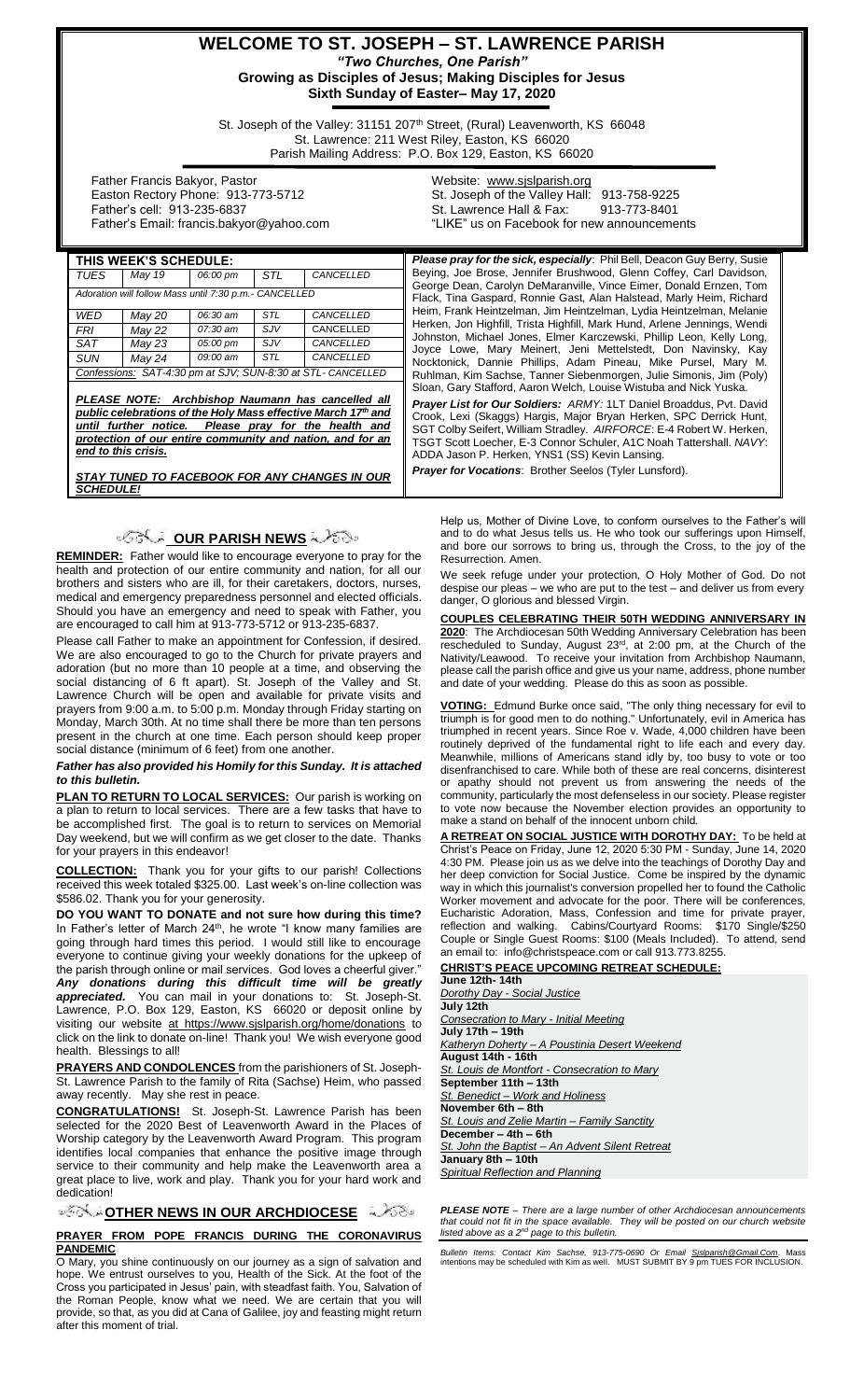**PAGE 2 – bulletin** 

**(FOR POSTING ON THE CHURCH INTERNET SITE)**

#### **DIRECTOR OF FAITH FORMATION – OPEN POSITION**:

Director of Faith Formation: St. John Parish in Lawrence, KS is seeking a full-time Director of Faith Formation. This person would develop, articulate, and administer a vision and direction for parish faith formation programs. He/she would oversee all faith formation programs and evaluate their effectiveness; develop/implement ideas and programs that would be available for parishioners from womb to tomb. Ideal candidate will be a bilingual (English/Spanish) practicing Catholic who holds a degree in Catechesis or Theology and/or has equivalent work experience relating to faith formation. This person would also have strong knowledge of Catholicism, intercultural competence in ministry, strong interpersonal skills, proven organizational and leadership skills and computer/technology competencies. 2-4 years of parish ministry experience preferred. Please see full job description and requirements at www.sjevangelist.com. This is a full-time position and eligible for the Archdiocesan benefits package with start date of July 20, 2020. Position will be open until filled. Please send cover letter and resume to Fr. John at frjohn@saint-johns.net (subject line: DFF) or 1229 Vermont Street, Lawrence, KS 66044.

#### **VIRTUAL BABY BOTTLE CAMPAIGN:** Wyandotte and Olathe Pregnancy Centers are taking their Baby Bottle Campaign virtual this year! During

this time of the Covid 19 crisis, your prayers and financial support are needed more than ever to assist them in carrying out their mission of supporting women and families facing unplanned pregnancies. Visit: [https://secure.ministrysync.com/ministrysync/event/website/home/?e=201](https://secure.ministrysync.com/ministrysync/event/website/home/?e=20149) [49](https://secure.ministrysync.com/ministrysync/event/website/home/?e=20149) or donate through your parish link. Together, we can continue to share God's truth while showing His Love to men and women in our community facing unplanned pregnancies.

**CAMP KATERI TEKAKWITHA** combines demanding outdoor activities with powerful, spiritual instruction bringing about a unique encounter with God. Although our adventure activities are memorable, often the love that campers experience through prayer is what kids remember most. Take advantage of this amazing opportunity for your kids. For more information and to register, please visit<https://www.archkck.org/camp>

### **NOTE: MESSAGE ABOUT SUMMER YOUTH PROGRAMS**

The Archdiocese is closely monitoring the unfolding COVID-19 situation. At this time no decisions have been made about summer programs of Camp Tekakwitha, Totus Tuus or Prayer/Action. We will keep you updated as we explore all possible options for safely conducting summer programs in 2020.

**"THE HISTORY & LEGACY OF IMMACULATA HIGH SCHOOL"** is now available for purchase from the publisher, Lulu.com. Access the link to order from Facebook pages "Forever Raiders", "Immaculata High School Alumni" or "The History & Legacy of Immaculata High School". Direct link is:

#### [http://www.lulu.com/shop/mary-ann-sachse-brown-and-marti-sachse-](http://www.lulu.com/shop/mary-ann-sachse-brown-and-marti-sachse-judson/the-history-legacy-of-immaculata-catholic-high-school-in-the-first-city-of-kansas/hardcover/product-24157407.html)

[judson/the-history-legacy-of-immaculata-catholic-high-school-in-the-first](http://www.lulu.com/shop/mary-ann-sachse-brown-and-marti-sachse-judson/the-history-legacy-of-immaculata-catholic-high-school-in-the-first-city-of-kansas/hardcover/product-24157407.html)[city-of-kansas/hardcover/product-24157407.html](http://www.lulu.com/shop/mary-ann-sachse-brown-and-marti-sachse-judson/the-history-legacy-of-immaculata-catholic-high-school-in-the-first-city-of-kansas/hardcover/product-24157407.html) This is a keepsake hardcover 120 page book with nearly 300 images. Available in color (best quality) or black and white.

**AMAZING PARISH:** Registration is filling fast for the upcoming Amazing Parish Conference hosted by our Archdiocese on **Oct. 19-21st** at the Overland Park Convention Center. Parish teams from around the country have already signed up to take part in this valuable training! Register Here: <https://amazingparish.org/>

What does an Amazing Parish look like? If you're ready to build an effective leadership team and improve the organizational health of your parish, we hope you'll join us. Amazing Parish gives busy pastors and their teams the tools they need to transform their parishes - moving from maintenance mode to mission communities that are truly alive! For more information: Parish Journey - A Pastor's First Steps, [https://amazingparish.org/get](https://amazingparish.org/get-started/#firststeps)[started/#firststeps](https://amazingparish.org/get-started/#firststeps) or call the Office of Evangelization at 913-721-1570

### **NEW END-OF-LIFE RESOURCE GUIDE IS NOW AVAILABLE**

The Ethics Council that serves Archbishop Naumann has produced a comprehensive resource for end-of-life planning titled "Catholic Guide For-End-Of Life and Establishing of Advance Directives". The purpose of the guide is to assist the faithful in making wise decisions about complex treatments in grave illness or as life's end approaches in accordance with the teachings of our Catholic faith. It also includes two Appendices for a Durable Power of Attorney and an Advance Directive form. For a free digital copy of the Guide, visi[t www.archkck.org/prolife-end-of-life-care](http://www.archkck.org/prolife-end-of-life-care).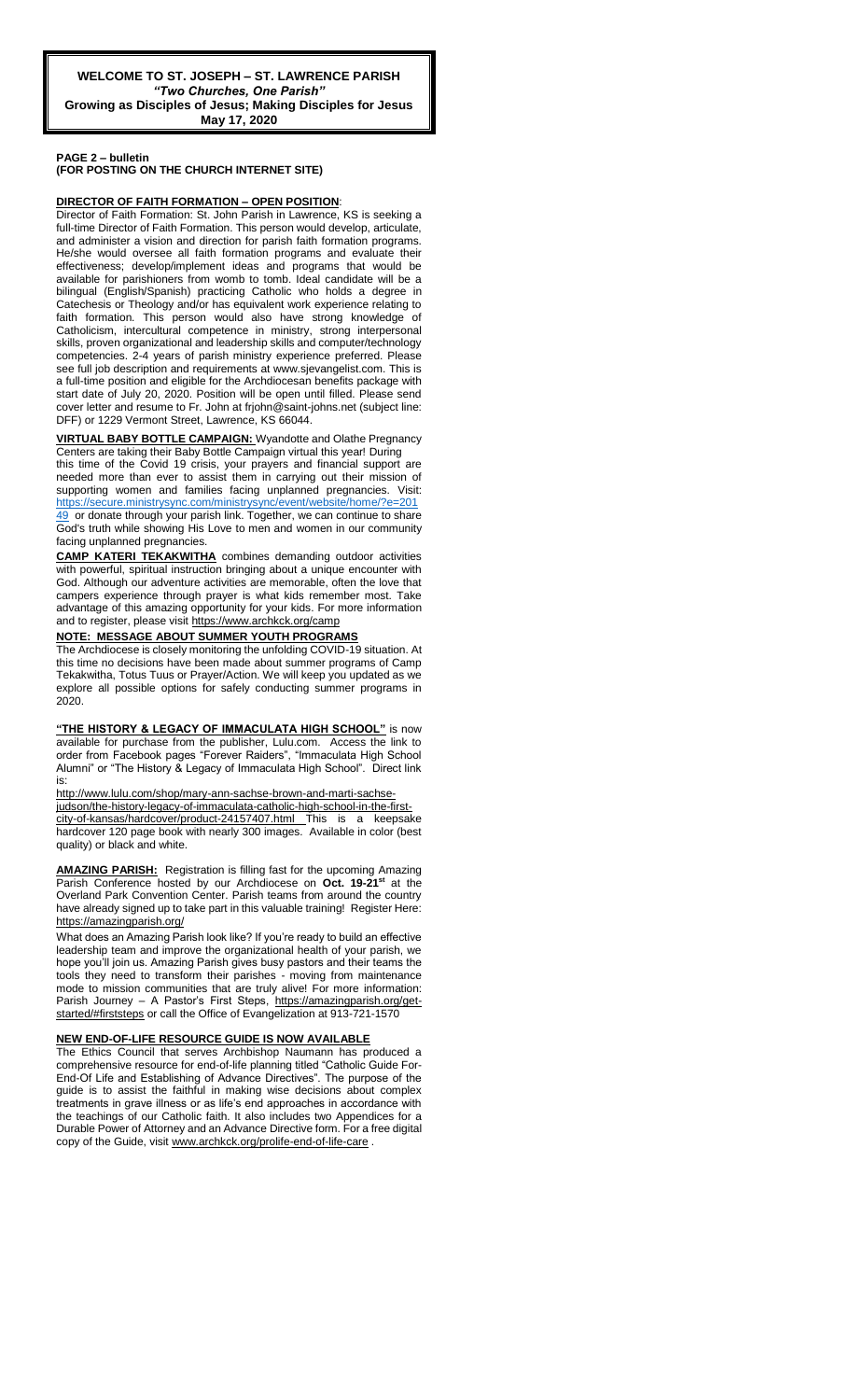## 6TH Sunday of Easter, Year A (5/17/2020).

Texts: First Reading. Acts. 8:5-8,14-17

e vite

# Second Reading. 1Peter. 3:15-18

### Third Reading. John. 14:15-21

Theme: Be strong and example in the Faith, and Share the faith.

Congregation: St. Joseph- St. Lawrence Parish, Easton/ Kansas.

## Dear beloved people of God,

Warm greetings to you all again. I hope everyone of you is still keeping safe. My continues prayer for you all and your loved ones. May we continue to be each other's keepers in these hard and difficult times in the world and in communities. Now we listen to what the word of God has for us this weekend. We reflect on the Second Reading of 1Peter 3:15-18

One thing that strikes and fascinates visitors to the big towns in Ghana such as Accra, Kumasi and Techiman on market days is the phenomenon of street trading. Everywhere in the cities you see men, women, and children traders who carry their goods in their hands or on their heads to sell them to passer-by and motorists. You could buy anything from the window of your car: soda, clothes, and electronic gadgets. One thing we have learnt from street trading is that success is often determined not by the quality of the goods but by the ability of the traders to advertise and get themselves noticed. No matter how precious the goods one has to sell, if you keep you mouth shut and do not advertise it to prospective customers, no one will notice and no one will buy.

Something similar happens in the business of evangelization. No matter how precious and true our faith is, if we do not tell others about it, they will not know about it and they will not embrace it. In today's second reading from the First Letter of Peter we have a wonderful teaching on how share our faith with others.

"But in your hearts sanctify Christ as Lord" (1Pt.3;15a). This instruction is directed to those who are not "zealous for what is right" for fear of being harmed. How many times do we fail to speak up for what we believe to be right and true for fear of being ridiculed or called names by others. Rather than fear people, we are urged to fear and sanctify Christ who dwells in our hearts as the supreme Lord. In other words, we are asked to abandon our timidity and follow the example of Peter and the apostles who said to those who wanted to silence them: "We must obey God rather than human authorities" (Act. 5:29). Fulton J. Sheen once said that we are God's chosen people but often we behave like God's frozen people.

"Always be ready to make your defense to anyone who demands from you an accounting for that that is in you" (1Pt. 3:15b). How do people make this demand? People make this demand on believers on a daily basis, both explicitly and implicitly. We all know when someone explicitly asks us why we hold certain beliefs and hopes. But do we recognize when they make the same demand in implicit and indirect way? At times when people turn hostile and contradict you, insult you or even simply ignore you when you try to take a faith stand, what they are saying in not so many words is: "Why should I believe you? Why should I believe that going to Church is not waist of time? Why should I pray to God rather